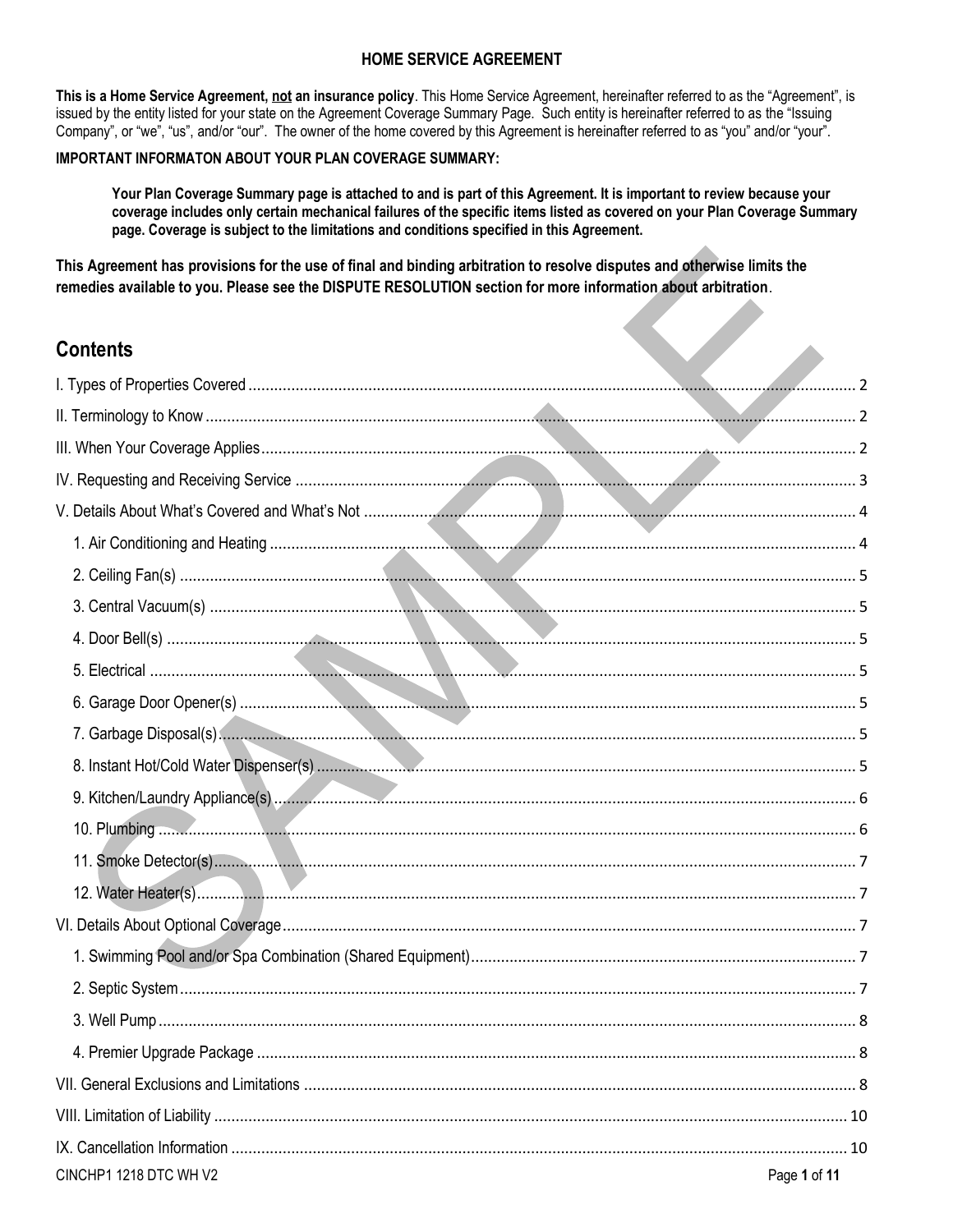# <span id="page-1-0"></span>**I. Types of Properties Covered**

This Agreement covers a single family residence, including a condominium, townhouse, villa or manufactured home used solely for residential purposes and eligible manufactured homes. To be eligible, a manufactured home must

- (i) Have been constructed within (10) years of the effective date of the Agreement.
- (ii) Be permanently secured to the ground on land you own or located in a division operated similar to a condominium, where maintenance is provided.

This Agreement provides coverage under a special exception for special purpose group homes devoted to housing persons with mental and physical disabilities, as those terms are defined by the Americans with Disabilities Act at Title 42 of the United States Code Section 12102(2)(A).

This Agreement does not cover:

- Mobile homes
- Multi-family residential property of more than two-units
- Any dwelling used in whole or in part for commercial purposes including non-profit organizations
- Homes listed or registered in any historical register, including without limitation the National Register of Historic Places

Whether or not this Agreement covers a condominium unit, manufactured home, or multi-family property (duplex), any repairs and/or replacements are limited to the items solely used by and located and serviceable within such single unit (unless specified otherwise). **No common area items shared by non-warranted units shall be covered by this Agreement.**

### <span id="page-1-1"></span>**II. Terminology to Know**

- "Mechanical failure" occurs when a covered item/system becomes inoperable and unable to perform its primary function, subject to the limitations and conditions of this Agreement.
- "Domestic-grade" items are those that were designated by the manufacturer, manufactured and marketed solely for installation and use in a residential single family dwelling.
- "Commercial-grade" items are those that were designated by the manufacturer, manufactured and primarily marketed for installation and use in commercial operations.
- A "visual inspection" of the covered item is considered to mean the viewing of an item to verify that it appears structurally intact and without damage or missing parts that would indicate inoperability.
- A "simple mechanical test" means the ability to turn the unit off and on verifying the item operates without irregular sounds or smoke that may indicate a problem. In certain instances, we may require documentation from you during a claim review.
- "Proper operating condition" means the item/system was correctly located within the home, was properly installed to code at the time of installation, was fully connected, was capable of successfully performing all operations commensurate with the manufacturer's original design intention, and did not pose any hazard to life or property.
- A "necessary or required upgrade" is a replacement improving: manufacturer specification; energy efficiency; or system performance due to external circumstances (such as inability to obtain parts/equipment or government mandated system modifications).
- "Item" examples: air conditioning unit, heating unit, water heater, individual appliances such as refrigerator, dishwasher and ceiling fans.
- "Item Lifetime" is defined as the total time for which an item is technically designed to operate from its date of purchase and is expressed in years.

### <span id="page-1-2"></span>**III. When Your Coverage Applies**

1. **We agree to pay the covered costs to repair or replace the items listed as covered on your Agreement Coverage Summary Page if any such items become inoperable during the term of this Agreement due to mechanical failure caused by routine wear and tear.** The definitions of the specific items that may be listed on your Agreement Coverage Summary Page as covered, as well as other limitations on coverage and other terms and conditions, are listed below.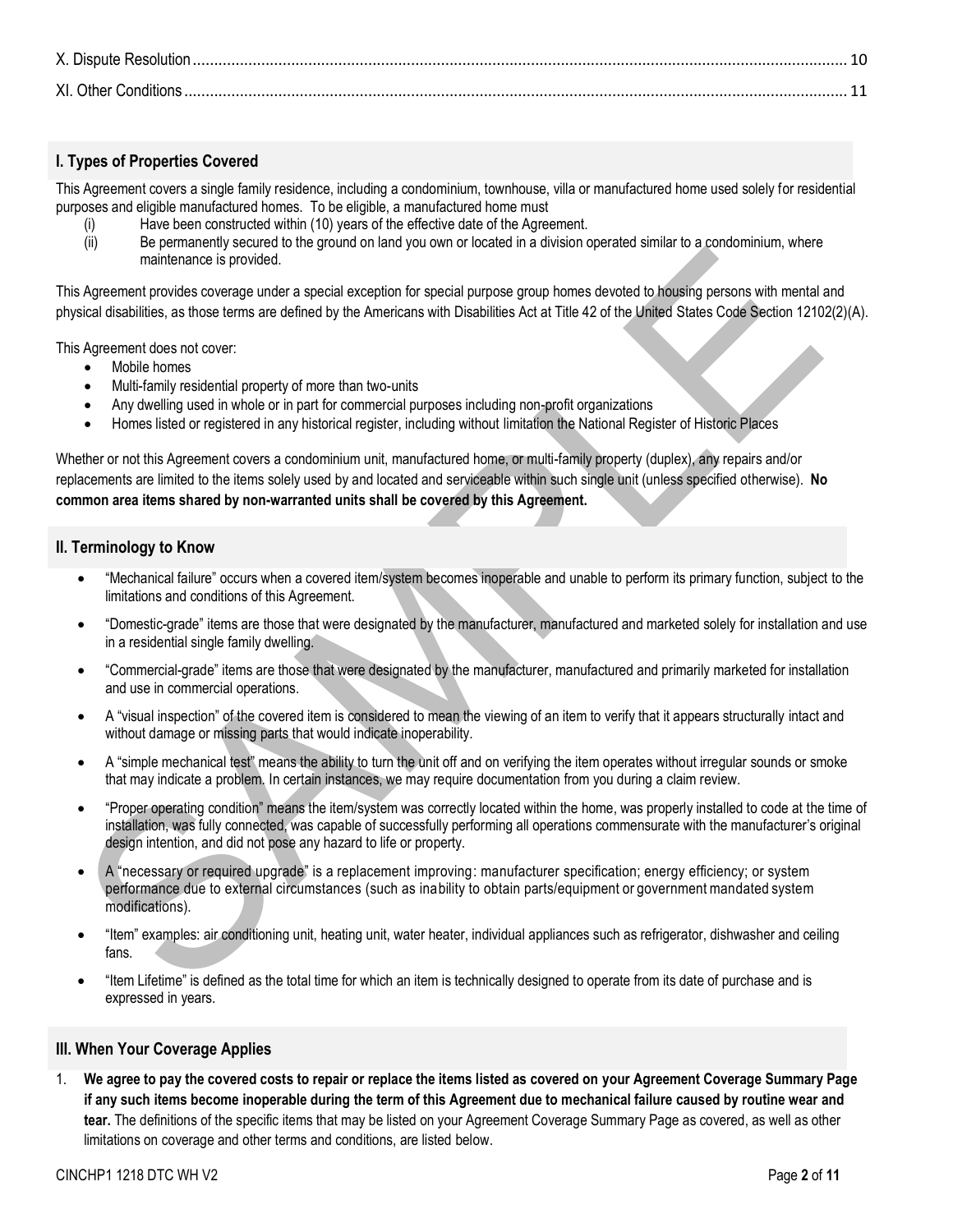- 2. We will cover mechanical failures relating to the mechanical parts and components of those domestic-grade items that were in the home and in proper operating condition on the Agreement effective date.
- 3. We will cover failures due to rust and corrosion, and or sediment.
- 4. When completing a covered repair or replacement, we will NOT pay the cost to:
	- dismantle and remove defective equipment,
	- recapture refrigerant,
	- reclaim refrigerant,
	- dispose of refrigerant.
- 5. We will cover an unknown pre-existing mechanical failure provided the failure could not have been detected by visual inspection or simple mechanical test.
- 6. **The decision to replace rather than repair items is solely our option**. Should we choose to replace an item, the replacement shall:
	- be the base model that meets all applicable federally mandated minimal manufacturers' standards,
	- perform the same primary function, and have a capacity comparable with the covered item, when available with domestically assembled units.

When replacing systems and appliances:

- We are not liable to provide exact match in color, dye, lot, material, type or brand.
- We will be responsible for the installation of the replacement item but not for the cost of the construction, modifications, carpentry or transitional work made necessary in order to accommodate the replacement, nor for any costs to upgrade or modify items for any reason except as otherwise specified in this Agreement.
- With respect to kitchen/laundry appliances, we will make reasonable efforts to provide replacement items of similar mechanical capabilities and/or efficiency of the original unit, when available.

When making repairs:

- We reserve the right to rebuild existing parts or components and/or install rebuilt or refurbished parts or components.
- 7. Our cash payment policies and procedures:
	- In instances where the combined cost of diagnosis and repair or replacement is estimated to exceed a stated contract dollar limit, we will not provide repair or replacement services but will instead pay an amount equal to the contract dollar limit minus the deductible amount. If the stated contract dollar limit is an aggregate amount then paid claims will also be subtracted from payment.
	- In some instances, we may offer cash in lieu of repair or replacement services. This offered amount is based on what we would expect to pay (which is substantially less than retail cost) for parts and labor for covered items less the incurred cost of the contractor's diagnosis. You are required to repair the item or provide a new replacement and send the acceptable proof of your actual itemized costs to us before any reimbursement amount will be paid.
- 8. **Should we determine to pay cash in lieu of replacement and you only repair the item instead, the item will be excluded from further coverage under this Agreement and subsequent renewals. We reserve the right to inspect repaired and/or replacement items.**
- 9. **Determination of the operating condition as of the Agreement effective date, and the nature of any failure, will be made by us based upon the professional opinion of remote diagnosis for connected systems and/or appliances or our direct employees, considering but not limited to, the independent contractor's diagnosis.**

# <span id="page-2-0"></span>**IV. Requesting and Receiving Service**

- 1. **You must notify us of any mechanical failure when it happens and prior to the expiration of your Agreement. We are available twenty-four (24) hours a day, seven (7) days a week online at [my.cinchhomeservices.com](http://www.x.com/) or by phone at 1-844-324-5688. If you fail to notify us of any mechanical failure during the coverage term in which the failure occurred, we will not be responsible for the cost of any repairs and/or replacements resulting from the mechanical failure.**
- 2. We will use reasonable efforts to provide a referral to an independent contractor within two (2) hour(s) after the service request is received during normal business hours and within twenty-four (24) hour(s) for requests received outside of normal business hours. We will determine, at our sole discretion, which repairs constitute an emergency requiring expedited service and will give consideration to covered mechanical failures that affect the habitability of the dwelling.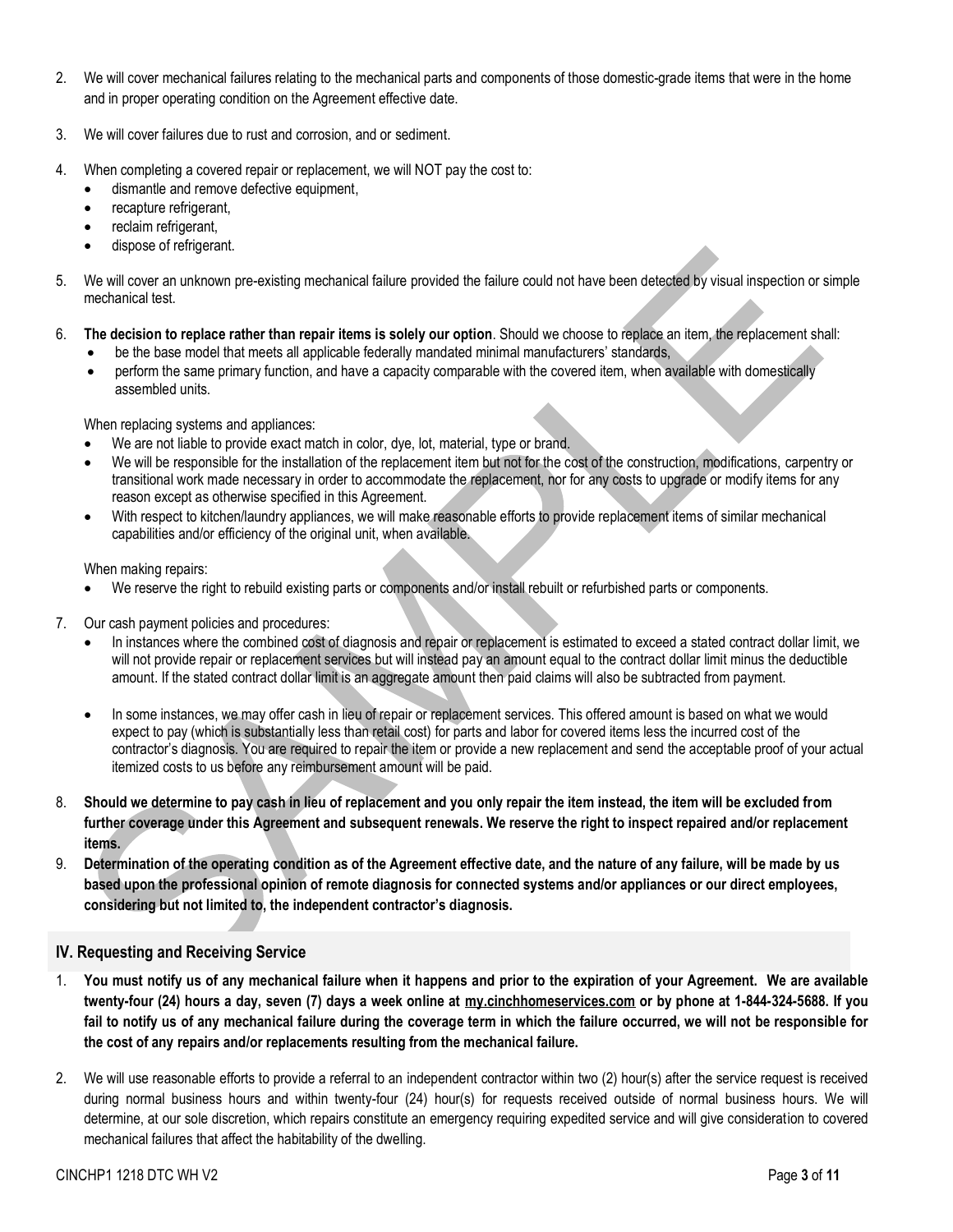- 3. **We are not responsible for expenses you incur without our express consent**. We will not reimburse you for any costs associated with unauthorized repairs or work performed by unauthorized contractors.
- 4. **This Agreement may include a deductible amount, as listed on your Agreement Coverage Summary Page. You may be required to pay all or part of your deductible at the time you request service. All or a portion of your deductible may be nonrefundable.** 
	- You are responsible and must pay for any amounts due for services performed which are not covered under the terms, conditions and provisions of this Agreement.
- 5. You are responsible to provide access to the covered property during normal business hours for the independent contractor to diagnose, obtain approval for, and/or complete repairs for covered mechanical failures. You are responsible to pay us and/or our independent contractor any service charge and additional charges assessed by our independent contractor resulting from your failure to provide access and/or for missed appointments caused by you.
- 6. We reserve the right to obtain, at our expense, a second opinion by an independent contractor prior to determining eligibility for coverage.

### <span id="page-3-0"></span>**V. Details About What's Covered and What's Not**

This Agreement provides coverage only for those items specifically listed as being covered on your Agreement Coverage Summary Page. **An additional fee may be required for additional systems, appliances or optional coverages. Coverage of some items may not be available under all plans or in every state.**

**This Agreement defines precisely what mechanical systems and appliances, and which of their parts and components, will be covered; only those items specifically so described are covered, subject to the limitations and conditions herein and on your Agreement Coverage Summary Page.** 

**Under any and all circumstances, our maximum liability, in the aggregate, for any and all claims submitted per agreement term shall be \$10,000.**

<span id="page-3-1"></span>**1. Air Conditioning and Heating** Coverage is available on an Air Conditioning and Heating unit up to a five (5) ton capacity. A maximum of 2 unit(s) are covered per contract. **We will pay up to \$1,500 per Agreement Term for access, diagnosis and repair or replacement of any geothermal and/or water source heat pumps, glycol, hot water, cable heating, or steam circulating system.** Where covered repairs require access to Air Conditioning and Heating ductwork, we will provide access to ductwork only through unobstructed walls, ceilings or floors, and will return access openings to a rough finish. **If the Air Conditioning and Heating ductwork is accessible only through a concrete floor, wall or ceiling, we will pay up to \$1,000 per Agreement Term for access, diagnosis, repair or replacement of such ductwork, including returning access openings to a rough finish.** We will pay for access, diagnosis, and replacement related to necessary or required Air Conditioning and Heating system efficiency and other upgrades except: (1) costs associated with plenums and refrigerant line sets and (2) any other Air Conditioning and Heating specific limitations and exclusions in your Agreement.

#### **A. AIR CONDITIONING INCLUDING DUCTWORK** Refer to **1. Air conditioning and Heating** above.

### **A maximum of 2 units are covered per contract.**

| <b>COVERED</b>                                                                                                                                                                                                                                                                                                                                                                                                                                                                                    | <b>NOT COVERED</b>                                                                                                                                                                                                                                                                                                                                       |
|---------------------------------------------------------------------------------------------------------------------------------------------------------------------------------------------------------------------------------------------------------------------------------------------------------------------------------------------------------------------------------------------------------------------------------------------------------------------------------------------------|----------------------------------------------------------------------------------------------------------------------------------------------------------------------------------------------------------------------------------------------------------------------------------------------------------------------------------------------------------|
| All components and parts of the following air conditioning<br>system(s): ducted central electric split and package units,<br>geothermal, wall air conditioners, mini-splits. With regard to<br>ductwork, except as otherwise noted above, the following are<br>covered: plenums, dampers, damper-only controls, leaks or breaks<br>in ductwork (sheet metal, duct board, and flex duct including vapor<br>barrier) from heating and/or air conditioning unit(s) including<br>registers or grills. | Outside or underground piping, well pump, and well pump<br>components for geothermal and/or water source heat pump,<br>interconnecting refrigerant lines (external of the equipment)<br>window units, water towers, chillers, chiller components, water<br>lines and legally mandated diagnostic testing when replacing<br>heating or cooling equipment. |
| NOTE: We will pay up to \$10.00 per pound, for refrigerant.                                                                                                                                                                                                                                                                                                                                                                                                                                       |                                                                                                                                                                                                                                                                                                                                                          |

#### **B. HEATING INCLUDING DUCTWORK** Refer to **1. Air conditioning and Heating** above.

**A maximum of 2 units are covered per contract.**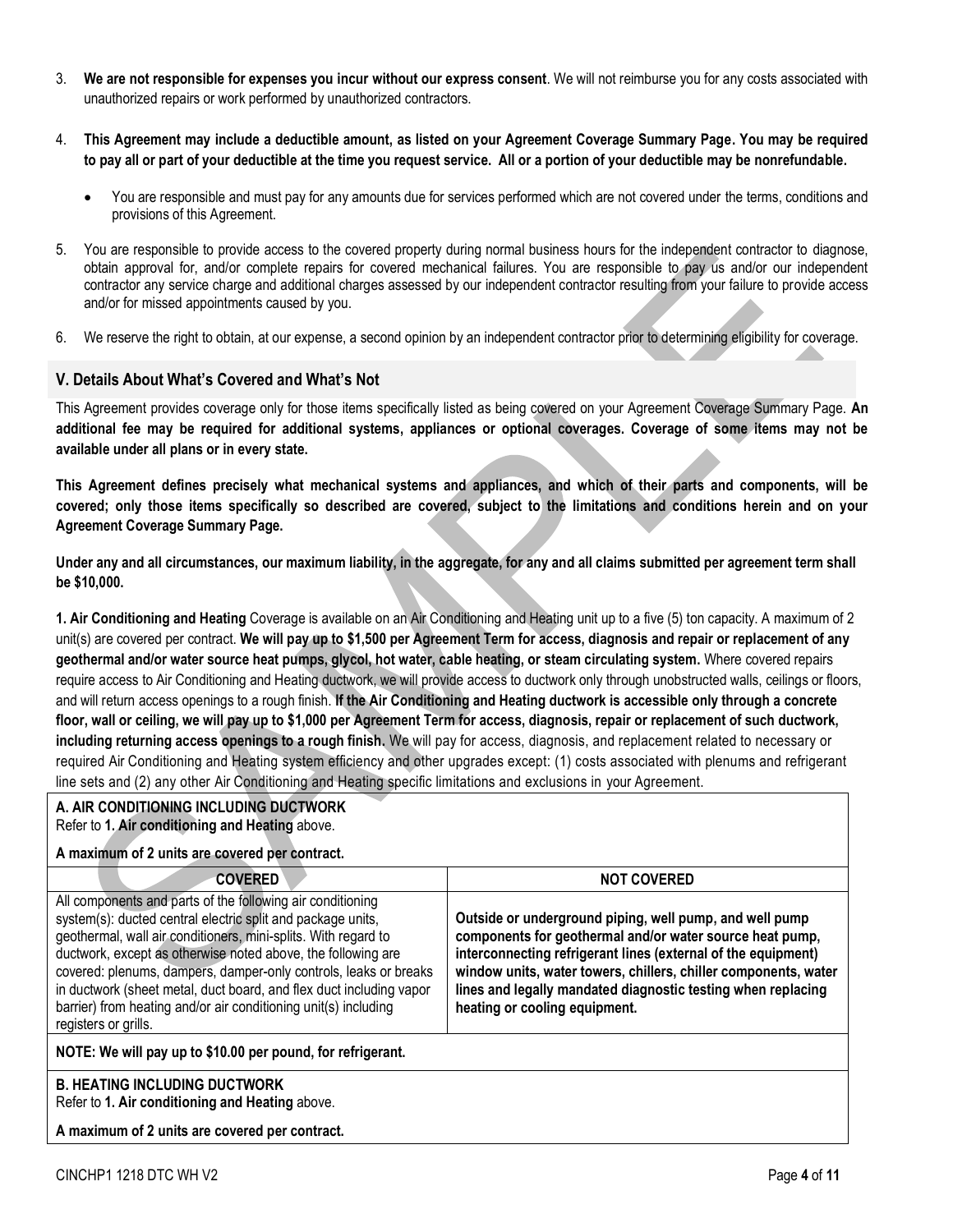| <b>COVERED</b>                                                                                                                                                                                                                                                                                                                                                                                                                                                                                                                                                                                                                             | <b>NOT COVERED</b>                                                                                                                                                                                                                                                                                                                                                                                          |
|--------------------------------------------------------------------------------------------------------------------------------------------------------------------------------------------------------------------------------------------------------------------------------------------------------------------------------------------------------------------------------------------------------------------------------------------------------------------------------------------------------------------------------------------------------------------------------------------------------------------------------------------|-------------------------------------------------------------------------------------------------------------------------------------------------------------------------------------------------------------------------------------------------------------------------------------------------------------------------------------------------------------------------------------------------------------|
| All components and parts of the following heating system(s): forced<br>air (gas, electric, oil), geothermal, wall mounted heaters, floor<br>furnaces, package units, heat pumps, mini-splits, hot water or<br>steam circulating heat, electric baseboard, cable heat (if main<br>source of heat to the home or room). With regard to ductwork,<br>except as otherwise noted above, the following are covered:<br>plenums, dampers, damper-only controls, leaks or breaks in<br>ductwork (sheet metal, duct board, and flex duct including vapor<br>barrier) from heating and/or air conditioning unit(s) including<br>registers or grills. | Outside or underground piping, well pump, and well pump<br>components for geothermal and/or water source heat pump,<br>interconnecting refrigerant lines (external of the equipment),<br>Fuel storage tanks, portable units, Fireplace, grain, pellet, or<br>wood heating units (even if only source of heating) and legally<br>mandated diagnostic testing when replacing heating or<br>cooling equipment. |
| NOTE: We will pay up to \$10.00 per pound, for refrigerant.                                                                                                                                                                                                                                                                                                                                                                                                                                                                                                                                                                                |                                                                                                                                                                                                                                                                                                                                                                                                             |

# <span id="page-4-0"></span>**2. Ceiling Fan(s)**

| ∼                                                 | $\cdots$ $\sim$ $\sim$ $\sim$ $\cdots$ $\sim$ $\sim$<br>N<br>יייי |
|---------------------------------------------------|-------------------------------------------------------------------|
| <b>A</b> 11<br>' parts.<br>and<br>aii<br>mponents |                                                                   |

# <span id="page-4-1"></span>**3. Central Vacuum(s)**

| <b>COVERED</b>                                       | <b>NOT COVERED</b>                                                                                                                       |
|------------------------------------------------------|------------------------------------------------------------------------------------------------------------------------------------------|
| All components and parts.                            | Removable hoses and accessories; access and closing costs to<br>floors, walls, and ceilings when locating or repairing a<br>malfunction. |
| A modulation of E college one accepted was acutuant. |                                                                                                                                          |

<span id="page-4-2"></span>**A maximum of 5 units are covered per contract.** 

# **4. Door Bell(s)**

| <b>COVERED</b>                                 |  | <b>NOT COVERED</b>                              |
|------------------------------------------------|--|-------------------------------------------------|
| All components and parts.                      |  | When part of the intercom or monitoring system. |
| A maximum of 5 units are covered per contract. |  |                                                 |

### <span id="page-4-3"></span>**5. Electrical**

| <b>COVERED</b>                                                   | <b>NOT COVERED</b>                                             |
|------------------------------------------------------------------|----------------------------------------------------------------|
|                                                                  | Components wiring or cable of                                  |
| All components and parts including Direct Current (D.C.) wiring, | audio/video/computer/intercom/alarm/security wiring or         |
| lighting fixtures, and built-in exhaust/vent/attic fans.         | telephone systems circuit overload; or overload protection and |
|                                                                  | face plates.                                                   |
|                                                                  |                                                                |

# <span id="page-4-4"></span>**6. Garage Door Opener(s)**

| <b>COVERED</b>                                                                                       | <b>NOT COVERED</b>                             |
|------------------------------------------------------------------------------------------------------|------------------------------------------------|
| All components and parts located inside the ceiling mounted<br>electric motor of garage door opener. | Door or door track assemblies, cables, springs |
| A maximum of 5 units are covered per contract.                                                       |                                                |

### <span id="page-4-5"></span>**7. Garbage Disposal(s)**

| <b>COVERED</b>                                 | <b>NOT COVERED</b> |
|------------------------------------------------|--------------------|
| All components and parts.                      |                    |
| A maximum of 5 units are covered per contract. |                    |

# <span id="page-4-6"></span>**8. Instant Hot/Cold Water Dispenser(s)**

| <b>COVERED</b>            | <b>NOT COVERED</b> |
|---------------------------|--------------------|
| All components and parts. |                    |
|                           |                    |

**A maximum of 5 units are covered per contract.**

 $\overline{\phantom{a}}$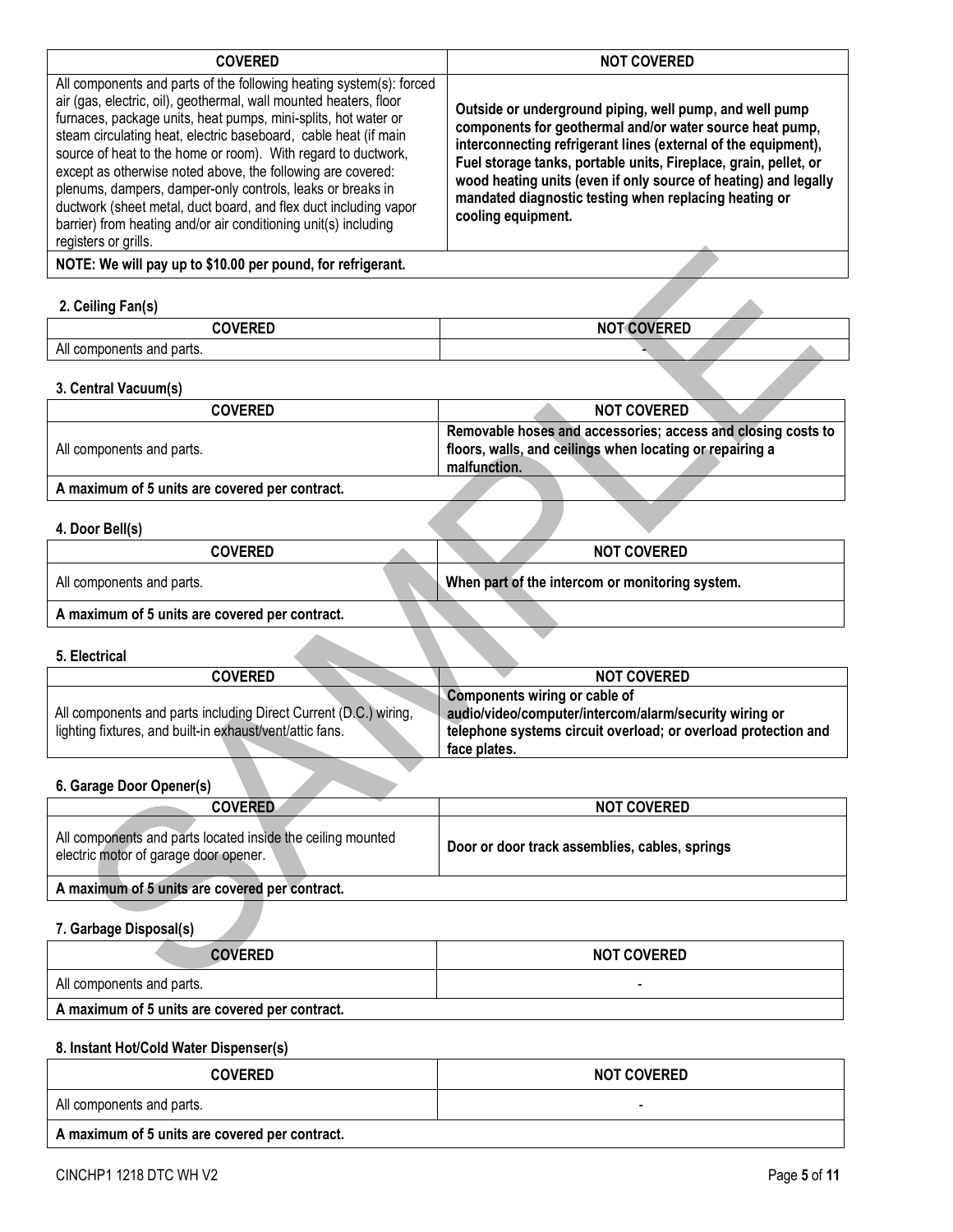# <span id="page-5-0"></span>**9. Kitchen/Laundry Appliance(s) NOTE: We will pay up to \$2,000 per covered Item malfunction for access, diagnoses and repair/ replacement of any covered Appliance per agreement term.**

| A. REFRIGERATOR(S)                                               |                                                                                                         |  |
|------------------------------------------------------------------|---------------------------------------------------------------------------------------------------------|--|
| A maximum of 2 units are covered per contract.                   |                                                                                                         |  |
| <b>COVERED</b>                                                   | <b>NOT COVERED</b>                                                                                      |  |
| All components and parts.                                        | Free standing freezer, Multi-media centers built into<br>appliances, and wine chillers and consumables. |  |
| <b>B. CLOTHES WASHER(S)</b>                                      |                                                                                                         |  |
| A maximum of 2 units are covered per contract.                   |                                                                                                         |  |
| <b>COVERED</b>                                                   | <b>NOT COVERED</b>                                                                                      |  |
| All components and parts.                                        |                                                                                                         |  |
| <b>C. CLOTHES DRYER(S)</b>                                       |                                                                                                         |  |
| A maximum of 2 units are covered per contract.                   |                                                                                                         |  |
| <b>COVERED</b>                                                   | <b>NOT COVERED</b>                                                                                      |  |
| All components and parts.                                        |                                                                                                         |  |
| D. RANGE(S)/OVEN(S)/COOKTOP(S)                                   |                                                                                                         |  |
| A maximum of 2 units are covered per contract.<br><b>COVERED</b> | <b>NOT COVERED</b>                                                                                      |  |
| All components and parts including range exhaust hoods located   |                                                                                                         |  |
| above the range.                                                 |                                                                                                         |  |
| E. DISHWASHER(S)                                                 |                                                                                                         |  |
| A maximum of 2 units are covered per contract.                   |                                                                                                         |  |
| <b>COVERED</b>                                                   | <b>NOT COVERED</b>                                                                                      |  |
| All components and parts.                                        |                                                                                                         |  |
| F. BUILT-IN MICROWAVE OVEN(S)                                    |                                                                                                         |  |
| A maximum of 2 units are covered per contract.                   |                                                                                                         |  |
| <b>COVERED</b>                                                   | <b>NOT COVERED</b>                                                                                      |  |
| All components and parts.                                        |                                                                                                         |  |
| <b>G. TRASH COMPACTORS(S)</b>                                    |                                                                                                         |  |
| A maximum of 2 units are covered per contract.                   |                                                                                                         |  |
| <b>COVERED</b>                                                   | <b>NOT COVERED</b>                                                                                      |  |
| All components and parts.                                        |                                                                                                         |  |
| H. FREE STANDING ICE MAKER(S)                                    |                                                                                                         |  |
| A maximum of 2 units are covered per contract.                   |                                                                                                         |  |
| <b>COVERED</b>                                                   | <b>NOT COVERED</b>                                                                                      |  |
| All components and parts.                                        |                                                                                                         |  |
| I. BUILT-IN FOOD CENTER(S)                                       |                                                                                                         |  |
| A maximum of 2 units are covered per contract.                   |                                                                                                         |  |
| <b>COVERED</b>                                                   | <b>NOT COVERED</b>                                                                                      |  |
| All components and parts.                                        |                                                                                                         |  |

### <span id="page-5-1"></span>**10. Plumbing**

| <b>COVERED</b>                                                                                                                                                                                                                                                                                                                                                                                               | <b>NOT COVERED</b>                                                                                                                                                                                                                                                                                                                                                                                     |
|--------------------------------------------------------------------------------------------------------------------------------------------------------------------------------------------------------------------------------------------------------------------------------------------------------------------------------------------------------------------------------------------------------------|--------------------------------------------------------------------------------------------------------------------------------------------------------------------------------------------------------------------------------------------------------------------------------------------------------------------------------------------------------------------------------------------------------|
| Leaks and breaks of water, drain, gas, waste or vent lines, toilets<br>and related mechanisms, toilet wax ring seals, faucets,<br>showerheads, shower arms, valves for shower, tub, and diverter,<br>angle stops, risers and gate valves (similar features of finish and<br>style used when replacement is necessary), hose bibs, basket<br>strainers, permanently installed sump pumps (ground water only), | Stoppages caused by collapsed, damaged or broken drain, vent<br>or sewer lines outside the home's main foundation, lines<br>broken, infiltrated or stopped by roots or foreign objects, even<br>if within the home's main foundation; costs to locate or access<br>cleanouts not found or inaccessible, or to install cleanouts, and<br>access through roof vents; any fees for photo/video equipment, |
| built-in bathtub whirlpool motors, pumps, and air switch                                                                                                                                                                                                                                                                                                                                                     | hydro-jetting equipment, chemicals, jet or steam clearing;                                                                                                                                                                                                                                                                                                                                             |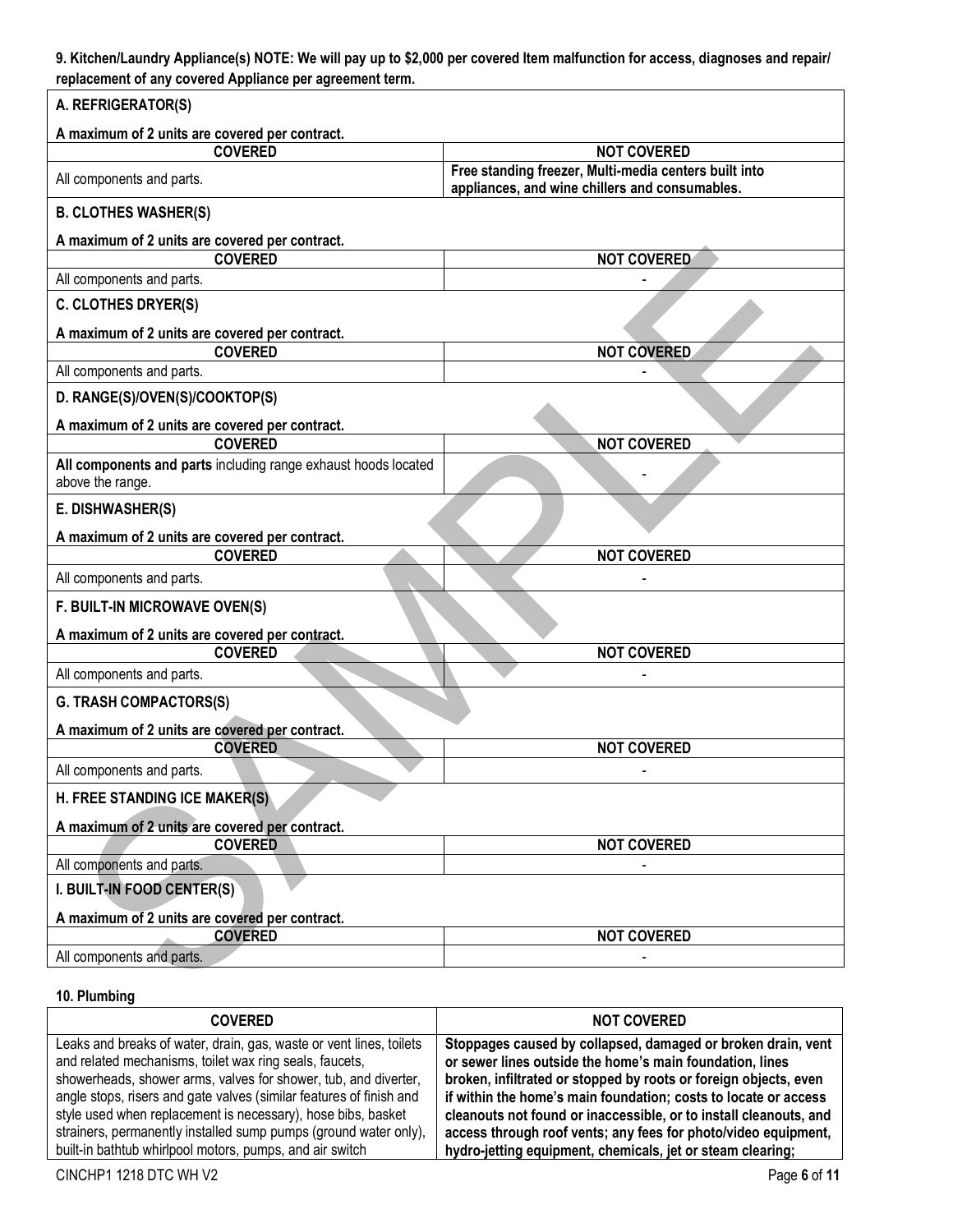| assemblies, pressure regulators, expansion tanks, sewage<br>ejector pump (septic system sewage ejector pumps are not<br>covered unless optional coverage is purchased), clearing of sink,<br>bathtub, shower, and toilet stoppages, clearing of mainline drain<br>and sewer stoppages through an accessible cleanout up to 100<br>feet from access point, clearing of lateral drain line stoppages up | bathtubs, sinks, showers, shower enclosures and base pans,<br>toilet lids and seats, jets, caulking or grouting, septic tanks,<br>water softener, water filtration/purification systems whole home<br>water filtration system, holding or storage tanks, saunas or<br>steam rooms. |
|-------------------------------------------------------------------------------------------------------------------------------------------------------------------------------------------------------------------------------------------------------------------------------------------------------------------------------------------------------------------------------------------------------|------------------------------------------------------------------------------------------------------------------------------------------------------------------------------------------------------------------------------------------------------------------------------------|
| to 100 feet from access point including accessible cleanout, p-                                                                                                                                                                                                                                                                                                                                       |                                                                                                                                                                                                                                                                                    |
| trap, drain or overflow access points.                                                                                                                                                                                                                                                                                                                                                                |                                                                                                                                                                                                                                                                                    |

**NOTE: Where covered repairs require access to plumbing, we will provide access to plumbing only through unobstructed walls, ceilings or floors, and will return access openings to a rough finish. If the plumbing is accessible only through a concrete floor, wall or ceiling, we will pay up to \$1,000 per Agreement term for access, diagnosis, repair, or replacement of such plumbing, including returning access openings to a rough finish.**

### <span id="page-6-0"></span>**11. Smoke Detector(s)**

| <b>COVERED</b>                        | <b>NOT COVERED</b> |
|---------------------------------------|--------------------|
| Battery operated and hardwired units. |                    |

#### <span id="page-6-1"></span>**12. Water Heater(s)**

| <b>COVERED</b>                                                                       | <b>NOT COVERED</b>                                                                       |
|--------------------------------------------------------------------------------------|------------------------------------------------------------------------------------------|
| All components and parts, including tankless water heaters and<br>circulating pumps. | Auxiliary holding or storage tanks, fuel storage tank or energy<br>conservation unit(s). |
| A maximum of 2 units are covered per contract.                                       |                                                                                          |

# <span id="page-6-2"></span>**VI. Details About Optional Coverage**

**Optional coverage may be purchased up to 30 days after the beginning of the Agreement term without an inspection. After the 30th day optional coverage may be purchased provided an inspection is performed (at customer's expense) and the inspection results are approved by us. New Construction Customers may add optional coverage during the Agreement term for brand new items providing proof of purchase is received by us. Optional coverage, regardless of date of purchase, continues only through the Agreement term.**

### <span id="page-6-3"></span>**1. Swimming Pool and/or Spa Combination (Shared Equipment)**

| Shared equipment is covered. If equipment is not shared, then only one or the other is covered unless an additional fee is paid.                                                                            |                                                                                                                                                                                                                                                                                                                                                                                                                                                                                                                                                                                    |
|-------------------------------------------------------------------------------------------------------------------------------------------------------------------------------------------------------------|------------------------------------------------------------------------------------------------------------------------------------------------------------------------------------------------------------------------------------------------------------------------------------------------------------------------------------------------------------------------------------------------------------------------------------------------------------------------------------------------------------------------------------------------------------------------------------|
| <b>COVERED</b>                                                                                                                                                                                              | <b>NOT COVERED</b>                                                                                                                                                                                                                                                                                                                                                                                                                                                                                                                                                                 |
| Above ground components and parts of the heating, pumping, and<br>filtration system including: pool heater, pool sweep motor and<br>pump, pump motor, blower motor and timer, plumbing pipes and<br>wiring. | Portable or above ground spas, access to pool and spa<br>equipment, lights, liners, jets, ornamental fountains, waterfalls<br>and their pumping systems, auxiliary pumps, pool cover and<br>related equipment, fill line and fill valves, built-in or detachable<br>cleaning equipment including, without limitation, pool sweeps,<br>pop-up heads, turbo valves, skimmers, chlorinators, and<br>ionizers, fuel storage tanks, disposable filtration mediums, heat<br>pump, multi-media centers, dehumidifiers, panel box and dials,<br>salt water generator; salt and components. |
| A maximum covered amount of \$1,500 is allowed per Agreement term.                                                                                                                                          |                                                                                                                                                                                                                                                                                                                                                                                                                                                                                                                                                                                    |

### <span id="page-6-4"></span>**2. Septic System**

| <b>NOTE</b><br><br>$\mathfrak s$ option is available for first vear customers $\mathfrak s$<br>s only and is not renewable.<br>l his |                              |
|--------------------------------------------------------------------------------------------------------------------------------------|------------------------------|
| <b>COVERED</b>                                                                                                                       | <b>COVERED</b><br><b>NOT</b> |

┑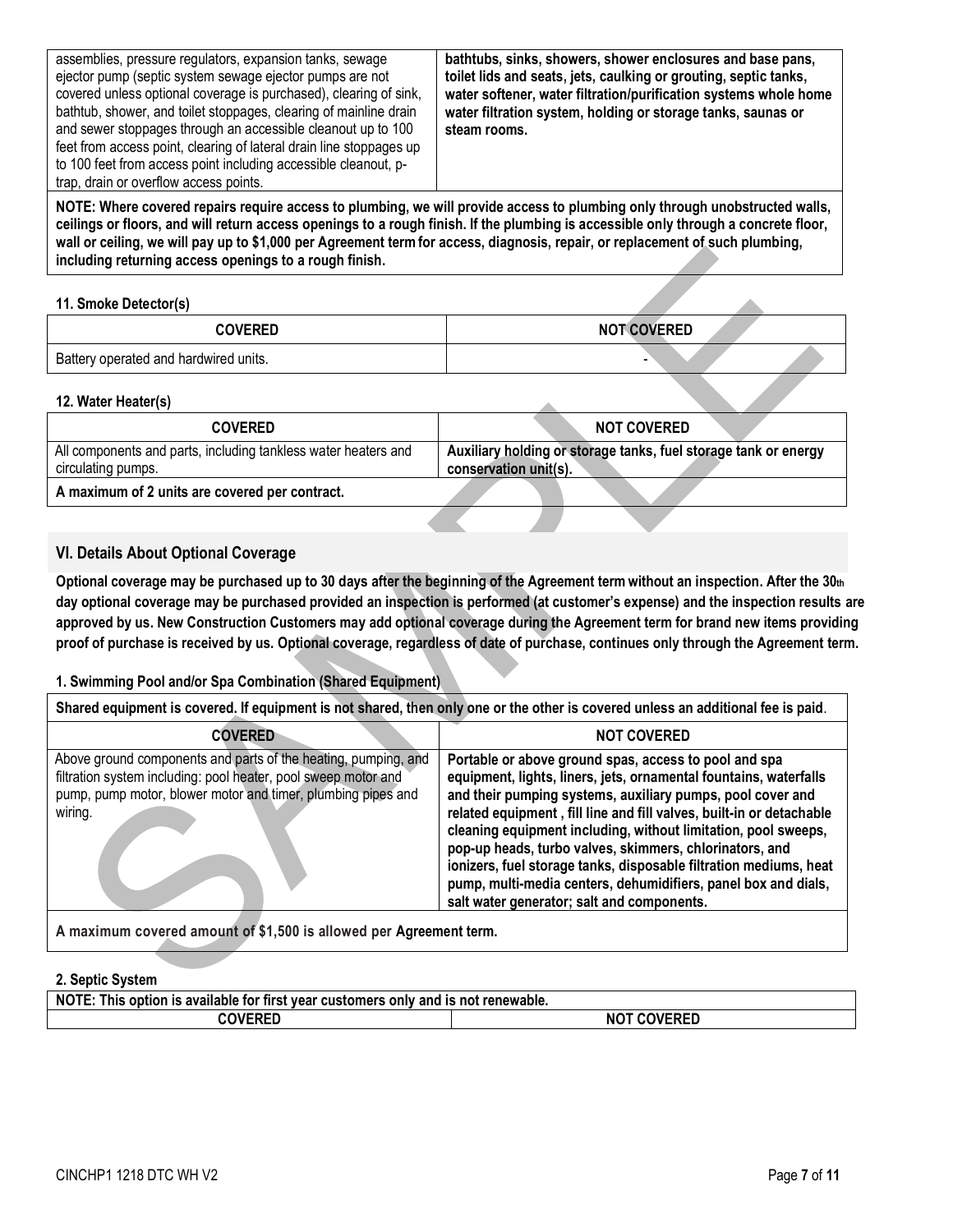Mainline stoppages that can be cleared through an existing access or cleanout without excavation. The septic tank will be pumped one (1) time during the Agreement coverage term if the stoppage is due to septic back up. **We will not pay more than \$500 per pumping occurrence. If the septic tank needs to be replaced, we will not pay more than \$1,000 towards the replacement of the septic tank. We will cover one (1) sewage ejector pump for septic system located within the perimeter of the main foundation.**

**Broken or collapsed sewer lines outside the foundation, stoppages or roots that prevent the effective use of any externally applied sewer machine cable, cost of finding or gaining access to the septic tank or sewer hook-ups, disposal of waste, chemical treatment of the septic tank and/or sewer lines, tanks, leach lines, cesspool, and any mechanical pump or systems.**

### <span id="page-7-0"></span>**3. Well Pump**

| <b>COVERED</b>                                                                      | <b>NOT COVERED</b>                                                                                                                                                                                                                                                                                                                                                                       |
|-------------------------------------------------------------------------------------|------------------------------------------------------------------------------------------------------------------------------------------------------------------------------------------------------------------------------------------------------------------------------------------------------------------------------------------------------------------------------------------|
| All components and parts of well pump utilized as a source of<br>water to the home. | Above or underground piping, cable or electrical lines leading to<br>or from the well pump, including those that are located within<br>the well casing, well casings, pressure switches not located on<br>the pump, holding, storage or pressure tanks, booster pumps,<br>re-drilling of wells, well pump and all well pump components for<br>geothermal and/or water source heat pumps. |
|                                                                                     |                                                                                                                                                                                                                                                                                                                                                                                          |

**NOTE: We will pay up to \$1,500 per Agreement term for access, diagnosis and repair or replacement.**

### <span id="page-7-1"></span>**4. Premier Upgrade Package**

Adding this package to your Home Warranty Agreement provides additional benefits on a covered claim. Certain repairs or replacements may require additional fees that are not normally covered under your Home Warranty Agreement, such as, but not limited to, disposal of equipment; duct, electrical and/or plumbing modifications; reclamation of refrigerant; code upgrades; permits; condenser pads. Depending on the package selected, we will provide up to either \$500 or \$1000 towards **non-covered charges when repairing or replacing a covered item. This benefit does not apply to equipment; items; or failures deemed ineligible for coverage. In no event shall we be liable to cover fees and/or disposal arising from hazardous and/or toxic materials or asbestos. Package limits apply to one (1) covered item, per claim. Each claim event is capped for up to either \$500 or \$1000; any unused portion of the benefit cannot be applied towards a future claim. In no event shall we be liable for more than two (2) claims per agreement term, for an aggregate amount of up to \$1000 or \$2000. Florida Residents Only: Pursuant to Florida Statute §634.346 this package provides coverage towards the replacement of functional components of the HVAC system necessary to maintain the compatibility and operating efficiency requirements of the manufacturer.**

# <span id="page-7-2"></span>**VII. General Exclusions and Limitations**

- 1. **This Agreement does not cover performance of routine maintenance**. You are responsible for performing all routine maintenance and cleaning for all covered items and systems as specified and recommended by the manufacturer. You are also responsible for providing all routine maintenance for all areas in a covered property around covered items and/or systems to ensure that these items and/or systems are able to function properly as specified by the manufacturer.
- 2. **This Agreement does not cover repairs or replacements of any item covered by other insurance, warranties or guarantees, including but not limited to, manufacturer's, contractor's, builder's, distributor's, home service agreement or home warranty**. Our coverage is secondary to such insurance, warranties, or guarantees.
- 3. **This Agreement shall not cover any item(s) if they are:** 
	- **systems, appliances or components classified by the manufacturer as commercial-grade;**
	- **flues, venting, chimneys, and exhaust lines;**
	- **determined to be defective by the Consumer Product Safety Commission or the manufacturer and for which either has issued, or issues, a warning or recall, or which is otherwise necessitated due to failure caused by the manufacturers improper design, use of improper materials and/or formulas, manufacturing process or any other manufacturing defect;**
	- **below the slab or basement floor of the home; except as otherwise specified in this Agreement;**
	- **located outside the perimeter of the main foundation or a detached garage (i.e. outside the outer load bearing walls of the structure with the exception of central air conditioning unit, main electrical panel, water heater) or unless specifically covered with optional coverage purchased for items outside the main perimeter. These exceptions must be installed for diagnose and must be manufactured for outside use or be located in a structure which protects items from the elements;**
	- **damaged by you in the course of remodeling or unauthorized repair.**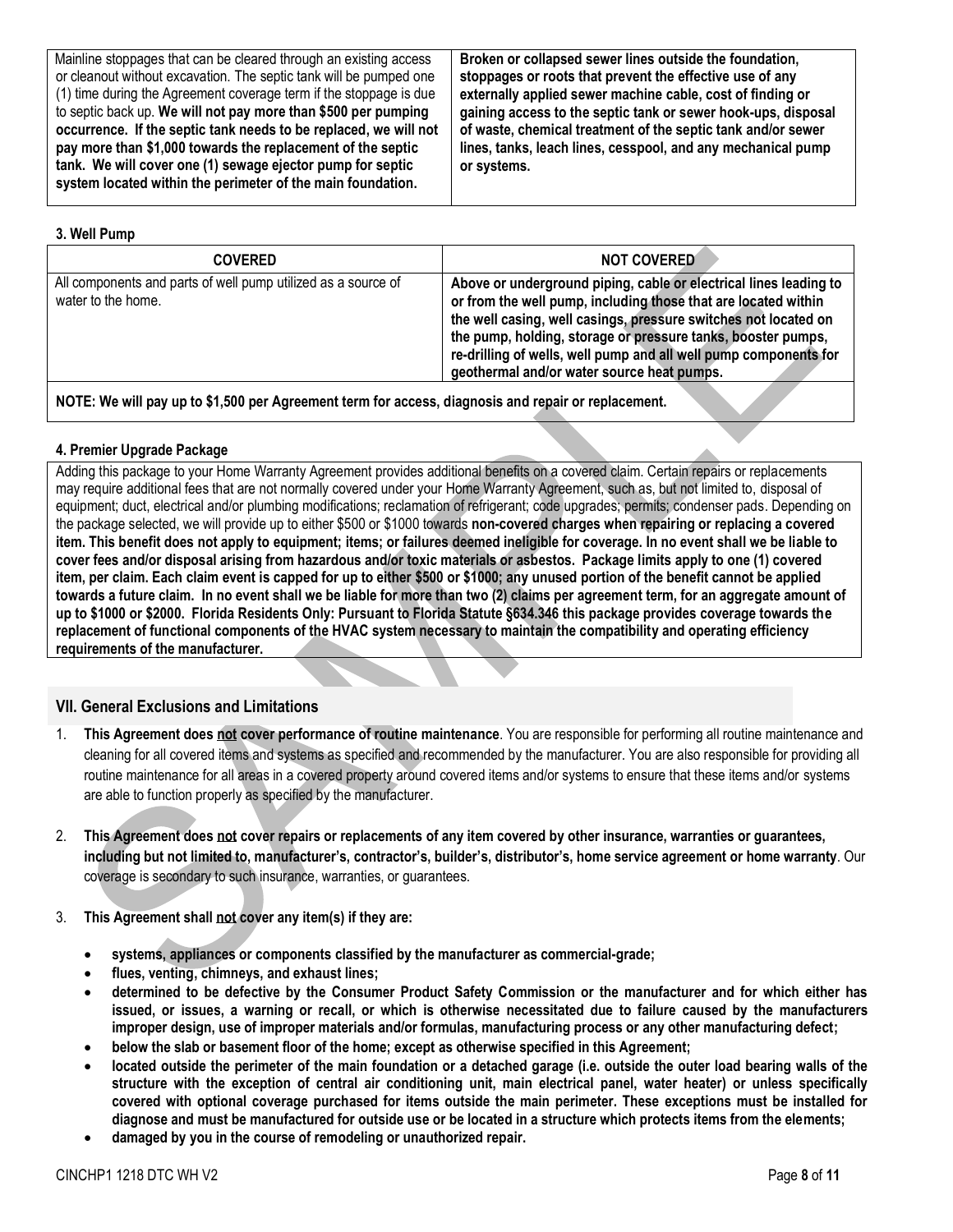- 4. **This Agreement does not cover failures which may result from causes other than normal wear and tear, such as without limitation:** 
	- **abuse, misuse and/or neglect;**
	- **lightning strikes, power failure, power surge;**
	- **missing components, parts or equipment;**
	- **animal, pet and/or pest damage;**
	- **fire; casualty; flood; smoke; earthquake; freeze damage; acts of God;**
	- **manufacturer's improper design, use of improper materials and/or formulas, manufacturing process or any other manufacturing defect;**
	- **structural and/or property damage;**
	- **accidents; war; acts of terrorism; nuclear explosion, reaction, radiation or radioactive contamination; insurrection; riots; vandalism; or intentional destruction of property;**
	- **any noise without a related mechanical failure.**
- 5. **This Agreement does not cover mechanical failures, damages or remediation due to:**
	- **mold, mildew, mycotoxins, fungus, bacteria, virus, condensation, wet or dry rot, regardless of the source, origin, or location;**
	- **lack of capacity in the existing system or appliance, under/oversized systems in relation to the square footage for the area being heated or cooled;**
	- **conditions of insufficient or excessive water pressure;**
	- **conditions of inadequate wiring capacity, circuit overload, power failure and/or surge.**
- 6. **This Agreement does not cover costs for (except as otherwise specified in this Agreement):**
	- **construction, carpentry, dimensional or design change, or other modifications necessary to remove, relocate or install equipment;**
	- **providing or closing access to covered items;**
	- **equipment to gain access or permit serviceability such as but not limited to scaffolding;**
	- **restoration of any wall or floor coverings, cabinets, counter tops, tiling, paint or the like;**
	- **failure to meet building code(s), zoning requirements, utility regulations;**
	- **failure to comply with local, state or federal laws or regulations;**
	- **compliance with federal, state, and/or local law, code, regulation, or ordinance;**
	- **for testing required by state or local municipalities, such as but not limited to, load calculation or duct certification;**
	- **for additional charges to access or transport materials, supplies, or independent contractors to the covered property, such as but not limited to: tolls, required use of ferries, or barges;**
	- **permits;**
	- **code upgrades;**
	- **modifications.**
- 7. **This Agreement does not cover:** 
	- **removal and/or disposal of hazardous or toxic material or asbestos;**
	- **the use of cranes or other lifting equipment required to service any item or system;**
	- **excavation or other charges associated with gaining access to a well pump;**
	- **electronic computerized, or home energy management systems or devices; LCD displays that do not affect the primary operation of the unit unless otherwise stated in this agreement;**
	- **lighting and/or appliance management systems, unless otherwise stated in this agreement;**
	- **radon monitoring systems, fire sprinkler systems, and solar systems and components.**
- 8. **This Agreement does not cover delays or failures to provide service caused by, or related to:** 
	- **any of the exclusions listed herein;**
	- **shortages of labor and/or materials;**
	- **any other cause beyond our reasonable control.**
- 9. **This Agreement does not cover replacement of functional components of HVAC systems for reasons of compatibility or efficiency requirements of the manufacturer unless additional coverage for such circumstance is purchased. This additional**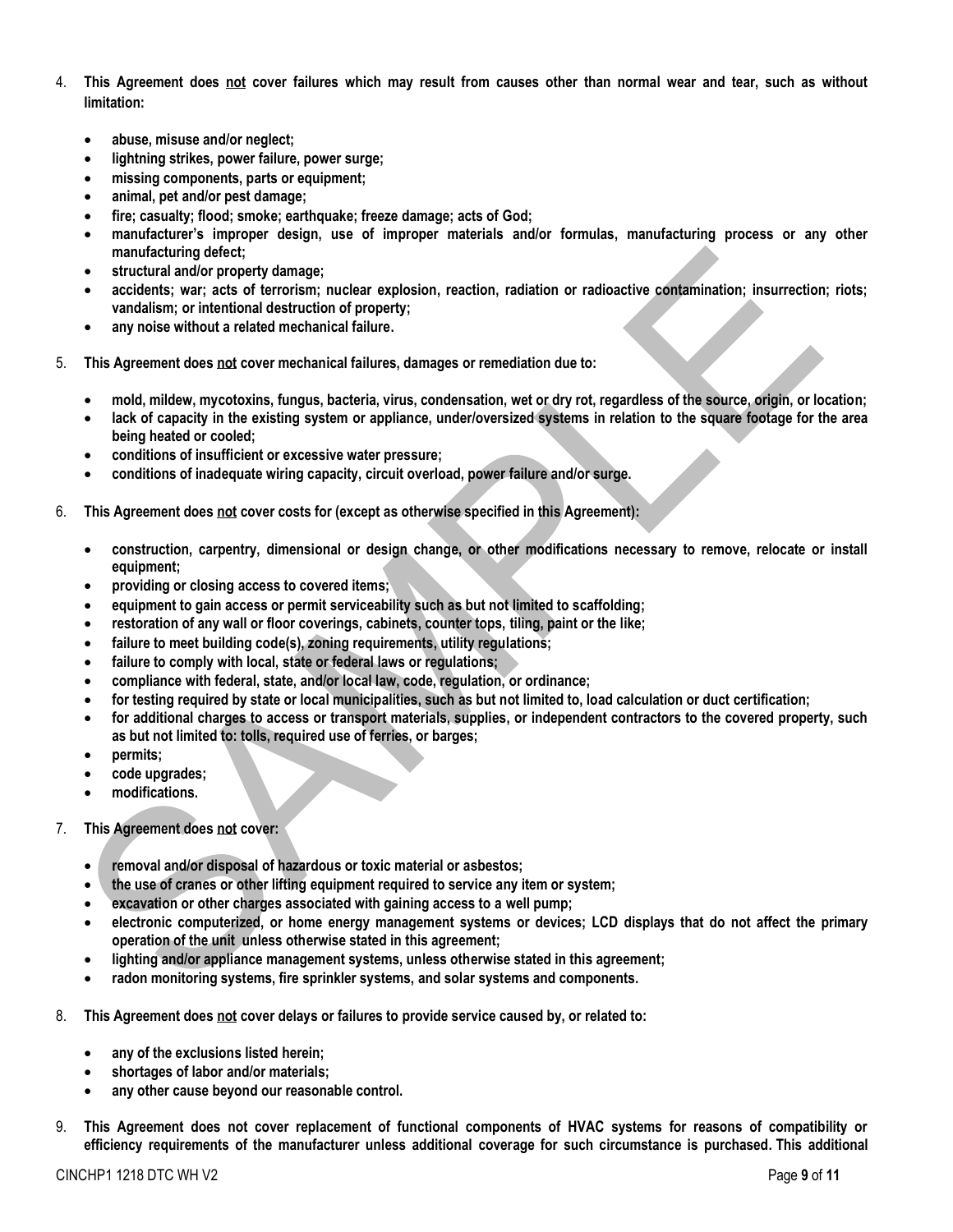**coverage must be purchased within 30 days from the effective date of this Agreement. To obtain this coverage, call the number on you Agreement Coverage Summary page or visit www.cinchhomeservices.com.**

### <span id="page-9-0"></span>**VIII. Limitation of Liability**

- 1. We are not responsible for incidental, consequential, special, and/or punitive damages and you agree to waive any and all claims for such damages, arising from, resulting from and/or related to the failure of any item or system, including, but not limited to, food spoilage, loss of income, additional living expenses, and/or other property damage.
- 2. We are not liable for any damages that result from an independent contractor's service, delay in providing service or failure to provide service. We are not liable for any incidental, consequential, special, and/or punitive damages, whether caused by negligence or any other cause, and you agree to waive any and all claims for such damages, arising from, resulting from or related to any independent contractor's service, delay in providing service or failure to provide service, including, but not limited to, damages, resulting from delays in securing parts and/or labor, the failure of any equipment used by an independent contractor, labor difficulties, and/or the negligent, tortuous and/or unlawful acts or omissions of any independent contractor.

### <span id="page-9-1"></span>**IX. Cancellation Information**

- 1. You may cancel this Agreement by telephone or in writing within 30 days of the coverage effective date for a full refund of the contract fees paid if no claim has been made. The right to cancel this Agreement as provided in this paragraph is not transferable. A ten percent (10%) penalty per month will be added to any refund required under this paragraph, including any accrued penalties, which are not paid or credited within 30 days after you cancel this Agreement.
- 2. You may cancel this Agreement within 30 days of the coverage effective date if a claim has been made, or at any time thereafter, at which time you may be entitled to a refund of unearned contract fees paid based on the short rate schedule less a processing fee of twenty-five dollars (\$25) and less the cost of any services performed pursuant to the Agreement, where permitted by law. If claims have been paid, we may bill you for the lesser of the net amount due to us or the unpaid annual term contract fee. We will bill or charge you any balance owed to us through the same mechanism as any previous installment billings, or we will direct bill you if such a mechanism is not available.
- 3. We may terminate this Agreement immediately, after any applicable notice provisions, for non-payment, fraud or material misrepresentation. If we terminate for fraud or material misrepresentation, this Agreement is void and we shall refund all paid contract fees if no claims have been made. If a claim has been made, we will follow normal cancellation procedures as outlined in this section.
- 4. In the event you threaten to harm or actually harm the safety or well-being of: (i) the company; (ii) any employee of the company; (iii) an independent contractor; or (iv) any property of the company or the independent contractor, you will be in breach of this Agreement. In the event you breach this or any other obligation under this Agreement, we may refuse to provide service to you and may cancel this Agreement immediately.

# <span id="page-9-2"></span>**X. Dispute Resolution**

1. **ARBITRATION**: All disputes, controversies or claims of any sort, arising out of or in any way relating to this Agreement, its negotiation, and the Services provided pursuant to it, whether based in contract, tort, regulation, or any other legal or equitable theory (collectively "Disputes"), shall be resolved at the consumer's choice by settlement, or final and binding arbitration, or in and through a small claims court having jurisdiction over such Disputes. Arbitration shall be conducted within the geographical limits of the applicable federal district court where the Covered Property is located, or such other location upon which both parties mutually agree, and administered by a mutually agreed upon arbitration service. The Commercial Arbitration Rules and Supplementary Procedures for Consumer-Related Disputes of the American Arbitration Association or similar such rules (the "Arbitration Rules") in effect at the time arbitration is demanded by either party shall govern the arbitration proceeding and the selection of one neutral arbitrator to preside over the proceeding. The arbitrator is empowered to decide all Disputes and all questions related to the enforceability and scope of these Dispute Resolution provisions, including but not limited to the validity, interpretation and applicability of these Dispute Resolution Provisions. Additionally, this transaction involves interstate commerce, and these Dispute Resolution provisions shall be governed by the Federal Arbitration Act, as amended (9 USC 1). No arbitration may proceed on a class or representative basis, and the arbitrator may not consolidate any arbitration proceeding governed by these Dispute Resolution Provisions with any other person's arbitration proceeding, and may not otherwise preside over any form of a representative or class proceeding. Under the Arbitration Rules, although each party is required to pay certain administrative and